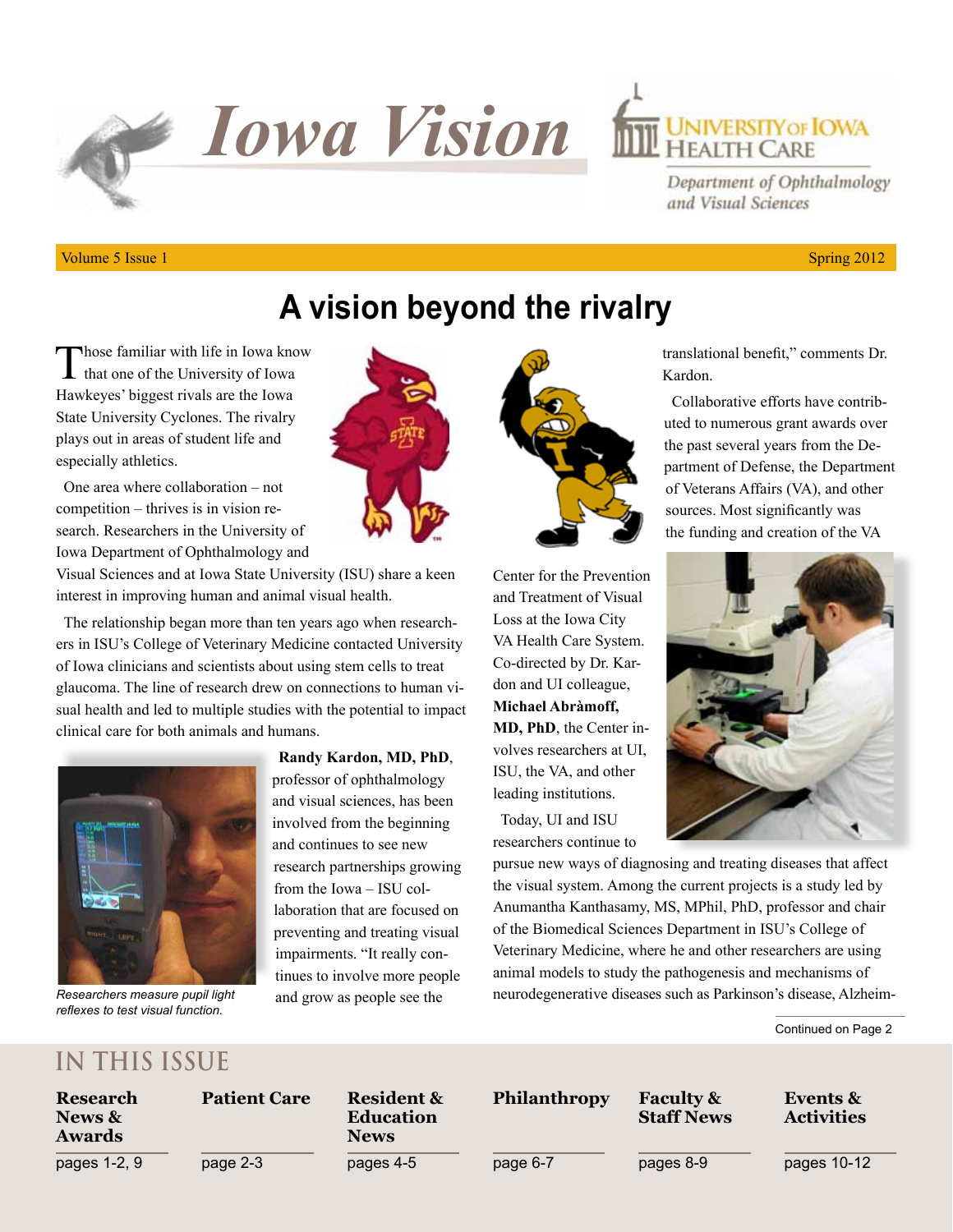#### Continued from page 1

er's disease, stroke, and retinal degeneration. By evaluating retina and optic nerve changes, the team hopes to discover new diagnostic routines for evaluating visual dysfunction in Parkinson's disease, as well develop new therapeutic treatments that may rescue visual function and improve brain function.

Another promising project involves the use of cell transplantation to treat diseased or damaged eyes. Donald Sakaguchi, PhD, professor in the Department of Genetics,

#### **Department of Ophthalmology and Visual Sciences**

200 Hawkins Dr., 11136 PFP Iowa City, IA 52242-1091

General Information: 319-356-2864 319-356-0363 (fax)

Appointment Scheduling: 319-356-2852

UI Consult for referring physicians: 800-322-8442

CME Programs: 319-356-4475

UI Health Access for general public: 800-777-8442

Email: iowaeyecare@uiowa.edu

Visit our websites at: webeye.ophth.uiowa.edu ivr.uiowa.edu

*Iowa Vision* is published for friends and alumni of the UI Department of Ophthalmology & Visual Sciences.

Director of External Relations, Joe Schmidt joe-schmidt@uiowa.edu

Associate Editor and Designer, Trish Duffel trish-duffel@uiowa.edu

Photography: Brice Critser, Carol Chan, Stefani Karakas, Cindy Montague, Toni Venckus, Randy Verdick

Contributors: Jennifer Brown, Anne Duggan, Molly Rossiter



*ISU Professor Donald Sakaguchi*

ing stem cell mediated neuroprotection of visual structure and function in a rodent model of glaucoma. The project seeks to demonstrate how the transplantation of stem cells engineered to produce neuroprotective growth factors can prevent retina damage in models of glaucoma. "Transplanting these stem cells into the diseased or injured eye may help to recover its normal function and to protect the remaining nerve cells from further harm," says Dr. Sakaguchi. This work was recently published in the journal *Investigative Ophthalmology & Visual Science*.

Development and Cell Biology at ISU, is investigat-

In yet another exciting project, Iowa and ISU researchers are working with two start-

up companies, PKBiosciences and Pathovacs, Inc., on the identification of novel biomarkers and therapeutic targets after traumatic brain injury (TBI). The goal is to identify novel serum biomarkers that are related to TBI and to identify therapeutic targets that may help to reduce neuronal damage and dysfunction after TBI.

"Our collaboration utilizes the strengths of each institution: The University of Iowa as a leader in healthcare and vision research, and Iowa State University's commitment to innovative approaches to biomedical research," comments **Matthew Harper, PhD**, a research scientist with the VA Center for the Prevention and Treatment of Visual Loss who is involved in much

*"Our collaboration utilizes the strengths of each institution: The University of Iowa as a leader in healthcare and vision research, and Iowa State University's commitment to innovative approaches to biomedical research."*

of the research. Harper adds, "These projects have the potential to showcase positive interactions between two major research institutions in the state of Iowa and to improve the quality of life for Iowans affected with blinding and neurological disease."

For more information about the collaborative research taking place and the VA Center for the Prevention and Treatment of Visual Loss, visit:

**http://www.vision.research.va.gov**

### **UI leads IIH treatment study**

The causes and treatment of idiopathic intracranial hypertension (IIH) are not well understood, even as this condition afflicts a growing number of Americans. University of Iowa neuro-ophthalmologists are leading a multi-center, National Eye Institute-funded study to establish evidence-based treatment strategies and identify the causes of IIH.

The IIH Treatment Trial is enrolling patients with papilledema due to IIH at study sites across the country, including the University of Iowa. To learn more, contact **kathryn-sherman@uiowa.edu** or 319-356-3775.

#### **Becker's 2011 list of** *Best Hospitals in America*

UI Hospitals and Clinics was recently named one of the "50 Best Hospitals in America" by Becker's Hospital Review. According to the publication, organizations chosen for this honor put patients' needs first, drive a variety of innovations, and help set the bar for high-quality care.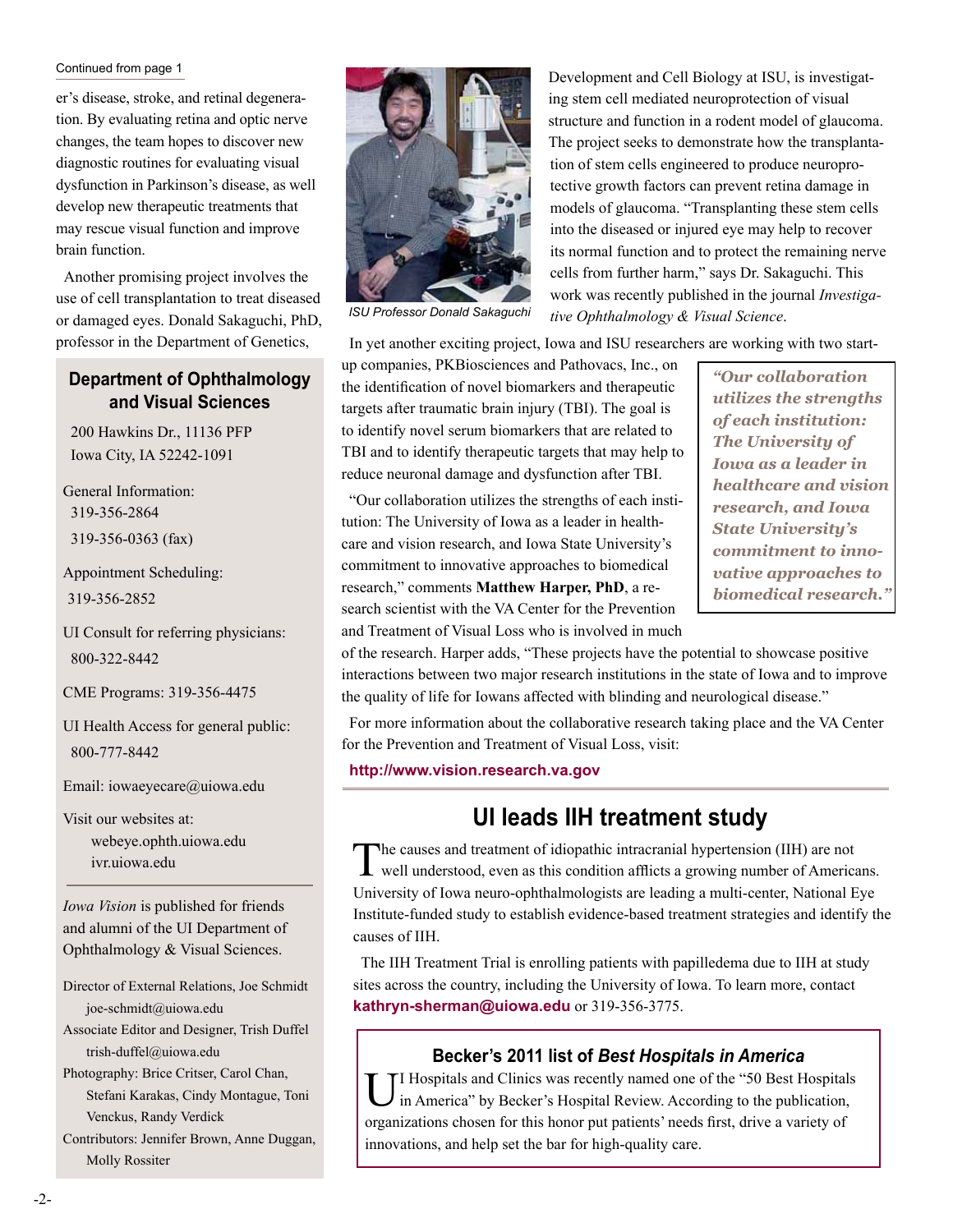## **Notes of gratitude**

Grace Kinney, 86, suffers from Fuchs' Dystrophy, a degenerative dis-<br>
Grader of the corneal endothelium that leads to corneal edema, painful epithelial blisters and loss of vision. Deterioration of her eyesight and poor depth perception caused her to fall on two separate occasions. Fortunately, a recent cornea transplant performed by **Kenneth Goins, MD,** of the University of Iowa Hospitals and Clinics Cornea Service restored vision in her right eye which is expected to improve to 20/20. This is thrilling news for Grace, who loves to read, sew, bake and send notes and cards to family and friends.

"Gratitude is the Best Attitude" is a recently initiated project of the Iowa Lions Eye Bank. The program encourages cornea recipients to write a

"thank you" note to their donor's family and provides them with the information and means to do so.

Less than three weeks following her transplant, Grace expressed her heartfelt gratitude for her gift of sight by writing, "I



cannot thank you enough for how this transplant will, and is, changing my life." In her correspondence, she also mentioned her 15 children, 42 grandchildren and 27 great grandchildren. "My family is so grateful that they felt the need to individually express their sympathy and gratitude to your family. Their cards are enclosed." Each one of Grace's 15 children wrote a thank you card to the family of their mother's donor, expressing their gratefulness for the cornea donation that restored her vision and improved her quality of life.

For more information, visit: **www.iowalionseyebank.org** 

## **UI Health Care preparing for major expansion**

To improve access and enhance services for patients, The University of Iowa Hospitals and Clinics is expanding to include a new outpatient care facility in Coralville. The new project, known as *Iowa River Landing*, will accommodate up to 300,000 patient visits per year.

Under construction now, the new facility is conveniently situated off Interstate-80 in a new business, shopping and entertainment area of Coralville. It features a patient-friendly environment, easy access, and free, convenient parking.

Set for completion in the Fall of 2012, UI Health Care-Iowa River Landing will provide primary and specialty care services that includes clinical services from the Department of Ophthalmology and Visual Sciences. Additional clinical services will include general internal medicine, general pediatrics, women's health services, cardiology, dermatology, gastroenterology, otolaryngology, urology, and others. Also included will be an on-site pharmacy, optical shop, hearing aid center, and other retail services.

Watch for more information at: **www.uihealthcare.org**



### **What our patients are saying…**

*"As I have been a patient at the Eye Clinic for ~10 years, I have met many residents & fellows. I am continually impressed by their compassion and capability!" (Glaucoma patient)*

*"Everyone is always so friendly from the check-in to the check-out." (Kimberly Z.)*

*"I definitely feel that this clinic gives my best possible chance for successful treatment for my eye care! I am extremely grateful to be able to receive this quality of care in the Midwest." (Retina patient)*

*"I cannot be happier with the care at the eye department. Everyone was courteous, kind, friendly and caring. Quality of medicine is excellent." (Retina patient)*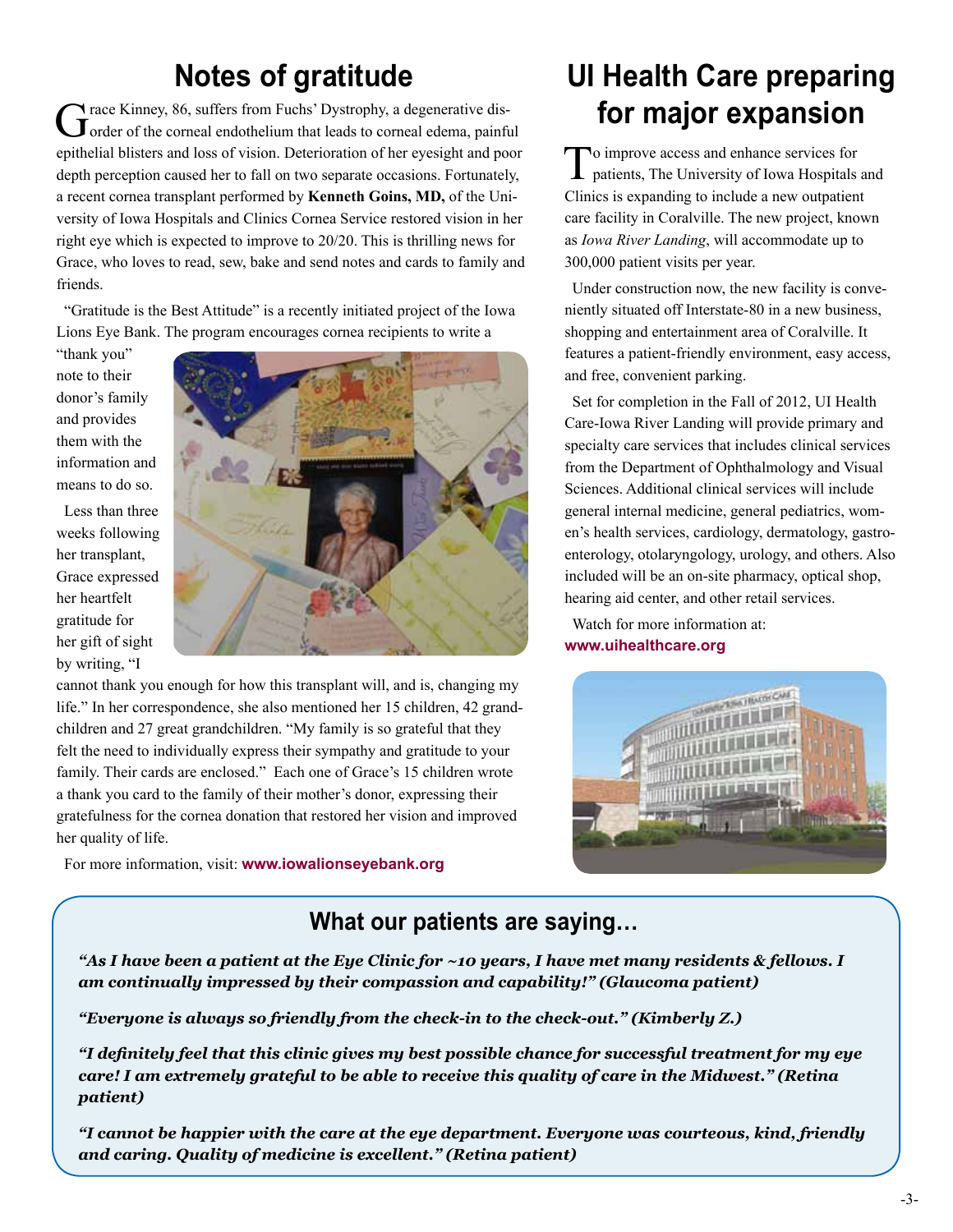## **Matchmaker**

Selecting ophthalmology residents is no small task and is very competitive at the University of Iowa.<br>
Each fall, medical school graduates who seek to enter an ophthalmology residency program go through a four month proces determine their next location for specialty training. At Iowa, the process includes the review of nearly 400 medical student applicants and selection of about 60 applicants to interview. After the interviewing is completed, a group of faculty, current residents, and the residency program director prepare the final ranking in order of preference. This rank order is submitted to the nationwide SF Match service where it is compared to the participating medical students' preferences. When both the student and ophthalmology program rank each other at the same level, a "match" has occurred and a new resident is contracted to join the program a year and half later.

Results of Iowa's ophthalmology residency "match" for 2012 were announced this past January. **Thomas Oetting, MD**, residency program director, commented, "We had another great match year. We were lucky to once again attract our top choices to come to our residency program and look forward to their arrival in July 2013."

Current resident **Chris Watts, MD** ('12R), who participated in the selection process, added, "It was only four years ago when I was in their shoes, and it is a nerve-wracking process which I vividly remember. In the end, we brought in five great new residents who will make a huge contribution to Iowa's residency, and it will be fun to watch them go through the program."

The Class of 2016 includes:



**Pamela C. Carter, MD** *University of Texas Medical School at Houston, Houston, Texas*



**Johanna M. Dijkstal, MD** *University of Minnesota Medical School, Minneapolis, Minn.*



**Christopher A. Kirkpatrick, MD** *University of Iowa Carver College of Medicine, Iowa City, Iowa*



**Philip I. Niles, MD** *Case Western Reserve University, School of Medicine, Cleveland, Ohio*



**David L. Phillips, MD** *University of Missouri School of Medicine, Columbia, Mo.*



**Lisa Brothers Arbisser, MD** *('83R), visited with residents as part of the department's Alumni Roundtable series. Dr. Arbisser shared her perspectives on work-life balance, integrity in private practice, and being a female in the field of ophthalmology.*

#### **Alumni corner**

 $\cap$  **usan Mosier, MD** ('99R), was appointed Kansas Director of Medicaid Services for the Kansas Department of Health and Environment.

If you receive a special award or distinction, let us know. Email us at **iowaeyecare@uiowa.edu**

### **Remembrances**

Joseph T. Leinfelder, MD ('54BS, '63MD, '67R, '68F-Otolaryngology), of Moline, Ill. '67R, '68F-Otolaryngology), of Moline, Ill., passed away on Nov. 29, 2011. Dr. Leinfelder was a well-known ophthalmologist in the Quad Cities area where he founded and was president of Moline Ophthalmology Associates. He was a member of numerous medical societies and practiced ophthalmology for 35 years.

N**icholas Douvas, MD** ('51R), of Key Largo, Fla., passed away on Dec. 26, 2011. Dr. Douvas was considered a retinal pioneer and pioneer of retinal surgery. He invented the "Roto-Extractor" used in complex cataract extractions.

Camille S. Matta, MD ('56R), formerly of<br>
Kansas City, Mo., died peacefully in Washington, DC on Nov. 24, 2011. Dr. Matta was a devoted father, teacher, physician, healer and family man.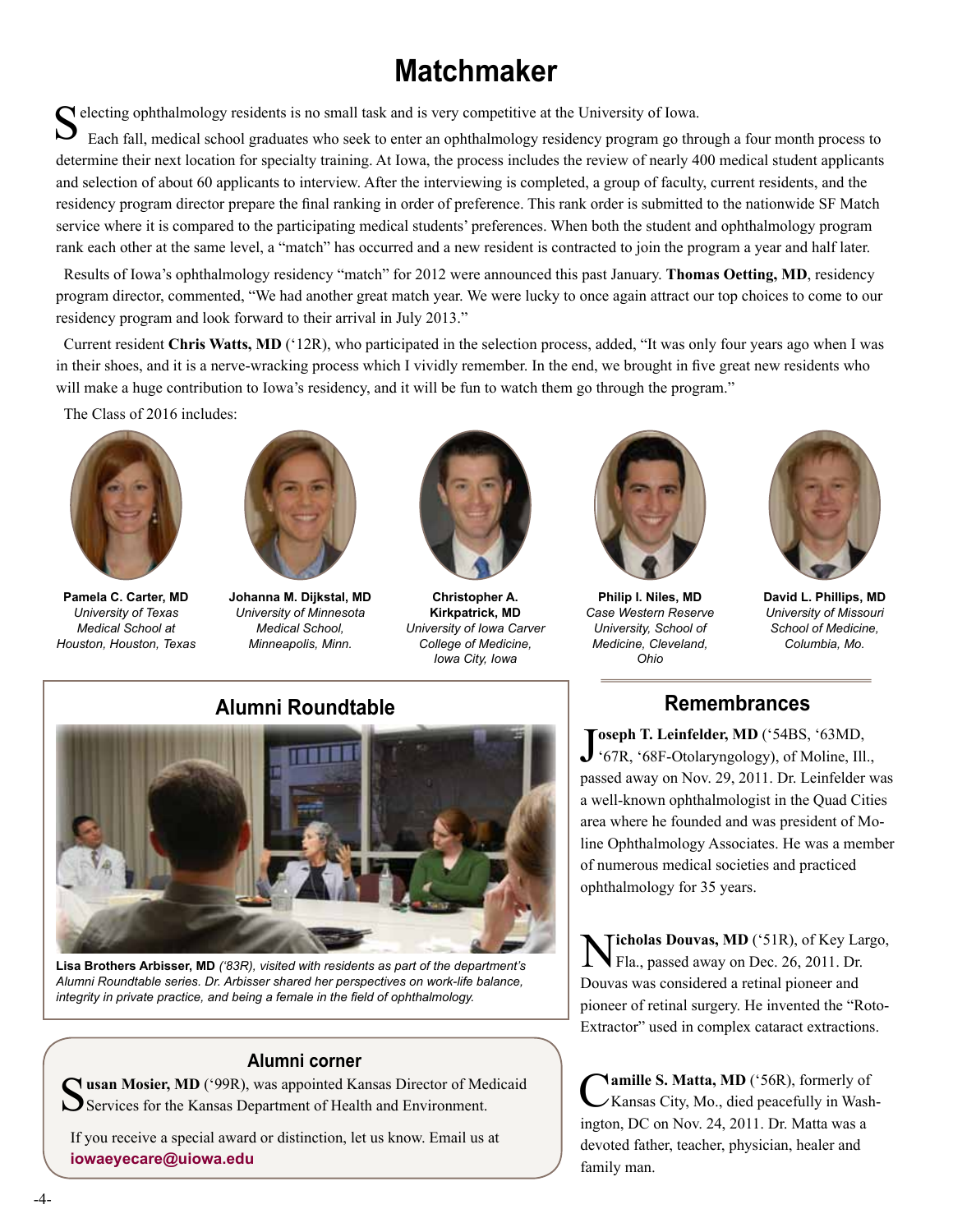## **Planting a seed with medical students**

group of mostly first- and second-year medical students from the University of Iowa Carver College of Medicine enjoyed a field of trip of sorts to the Department of Ophthalmology and Visual Sciences. Ophthalmology resident **Elizabeth Gauger, MD** ('14R), hosted the ophthal- $A^{\prime}$ 



mology interest group where students learned the basics of an eye exam and how to take an ophthalmic history. The students examined

each other using the slit lamp and Dr. Gauger used the teaching scope to give many students



their first view of the retina.

The visit was a fun way to provide medical students with an introduction to ophthalmology and develop an interest in pursuing the specialty.

### **Meet a Resident** *John Chen, MD, PhD, Class of 2013*

#### **Why did you choose Iowa for your ophthalmology residency?**

*"I came to Iowa for ophthalmology because of the excellent training and the knowledgeable faculty. When I interviewed, I was drawn to the resident and staff camaraderie. After being here for a year, it has met and exceeded all my expectations."*



**Last fall, you were selected as 1 of only 22 residents to attend the 6th annual Heed Ophthalmic Foundation Residents Retreat where careers in academic ophthalmology are promoted.** 

#### **What was that like?**

*"The Heed Retreat was a great experience. I enjoyed hearing about the large range of topics, including tips on applying for jobs, different academic tracks, and grant writing. Perhaps the most valuable session was hearing from young faculty. It was very helpful to hear how they managed to balance a successful academic career in addition to a happy family life. The meeting provided insight into the decision I will be making about my career upon finishing residency."*

#### **What are your future plans at this point?**

*"In terms of my future career, I think I will do a fellowship in neuro-ophthalmology and possibly medical retina. After fellowship training, I will probably look to settle back east to be closer to family, but am open to other possibilities."*



**Preston Blomquist, MD***, associate professor of ophthalmology from UT Southwestern Medical Center, came to Iowa City to meet with Iowa's ophthalmology residents. In town as a visiting professor, Dr. Blomquist led an excellent Journal Club discussion regarding risk factors and complications associated with residentperformed phacoemulsification surgery.*

*Thank you to the members of the Iowa Eye Association who recently renewed their dues for 2012. If you are an alumnus who is interested in supporting our education mission through dues renewal, please contact joe-schmidt@uiowa.edu*

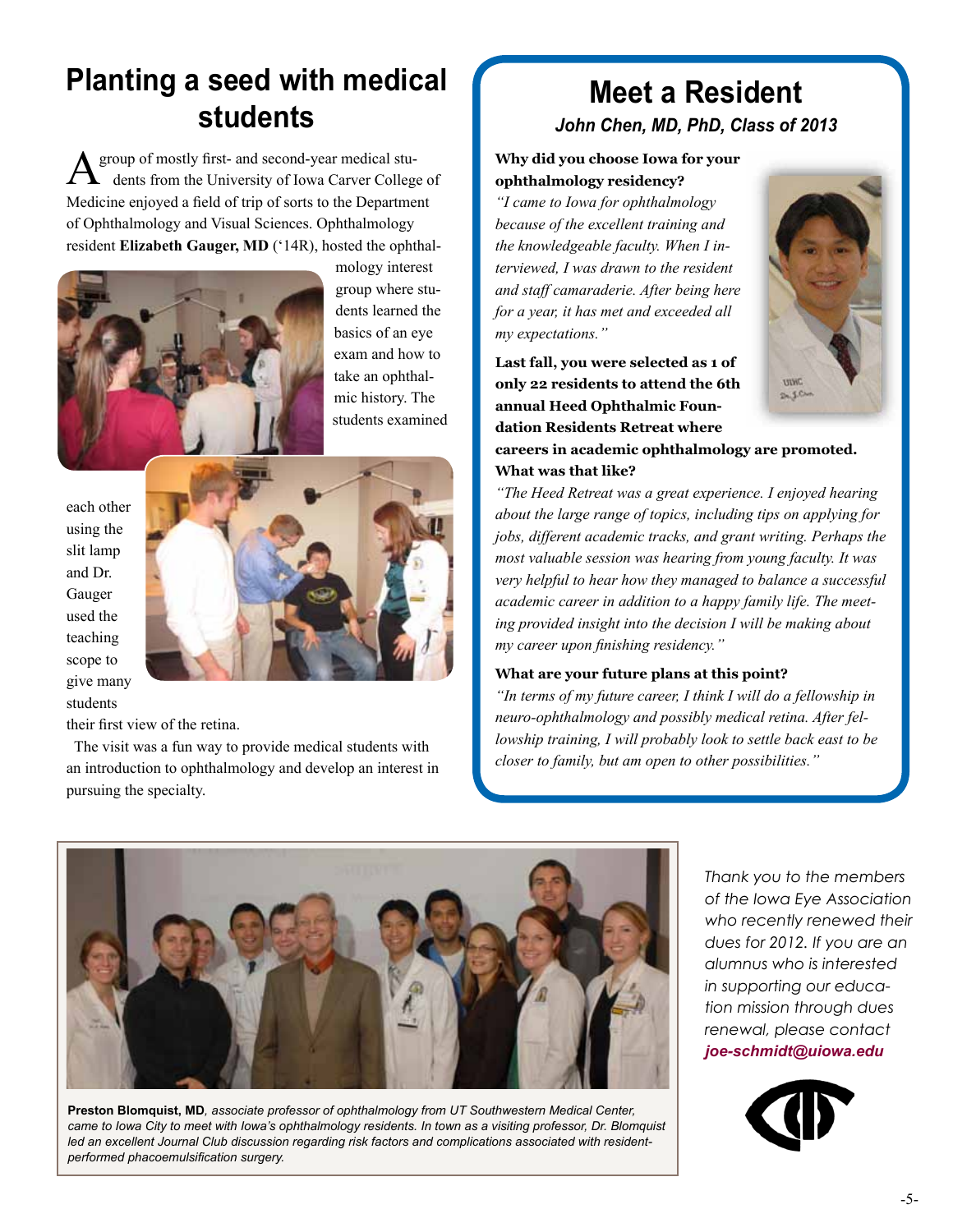# **Every gift counts**

 $\displaystyle {\bf A}$  ccomplishing our mission of treating,  $\displaystyle {\bf A}^{\rm t}$  and preventing blindness will  $\displaystyle {\bf A}^{\rm t}$ curing, and preventing blindness will require philanthropic support of all amounts.

Below are two examples of the spirit of giving at work.

**Thalia Rosas**, age 7, went door-to-door in her neighborhood collecting \$10.95 to support the University



of Iowa Pediatric Ophthalmology Service where her younger sister, Kaiya, is undergoing treatment.

After attending a Lions Club meeting where she heard about preventing vision loss through Iowa Kidsight, ninth-grade student, **Makenzie Cine**r, raised \$125.91 from a bake sale she organized at her school. Makenzie received a certificate of appreciation for her efforts from Roger Hill of the Low Moor Lions Club in Low Moor, Iowa.



# **Giving back to pay it forward**

lumni from the University of Iowa's ophthalmology residency program can recall the long hours covering call, preparing and delivering Morning Rounds cases, and enduring the learning curve while training for their medical specialty. At the same time, they remember the camaraderie and culture of learning alongside fellow residents, fellows, staff, and faculty of the department. These experiences help define their careers as a practicing ophthalmologist, academic faculty member, or vision researcher.

Many of our alumni also recognize the importance of helping future trainees to enjoy the same level of educational excellence by giving back philanthropically. Gifts to the *C.S. O'Brien Library Resource and Learning Center Fund* and in particular the *Resident and Fellow Education Fund* have been instrumental in sustaining the resources utilized by residents and fellows while training at Iowa.

**Matthew P. Rauen, MD** ('05MD, '09R, '10F), started donating annually after completing his training at Iowa. "I feel giving back is important because the Department has provided me so much," he says. His annual gifts help offset the costs associated with things like maintaining ophthalmic educational materials. "The C.S. O'Brien Library is a tremendous resource. We all know that the cost of scientific journals and textbooks continues to escalate. Yet having access to the most up to date information is important for not only trainees but also seasoned clinicians," adds Dr. Rauen.

Many of Iowa's alumni remember the interaction and mentoring of faculty, in particular. "The faculty is made up of world class clinicians and scientists. Despite all of their accomplishments and level of expertise, they practice with humility and take pride in the mission of teaching trainees," states Rauen, adding, "Residents and fellows need to be taught the intricacies of clinical and surgical ophthalmology – Iowa is special because this is conducted under the direction of true role models and outstanding mentors."

Gifts to educational programming provide opportunities for residents and fellows to present their research findings at scientific meetings, fund global training experiences, and support curriculum development that enhances the educational experience for future trainees. To find out how you can support our educational mission, visit: **www.uifoundation.org/eye**

*To learn more about how philanthropic support helps to advance the work of the UI Department of Ophthalmology and Visual Sciences and Institute for Vision Research, please contact:*

Mitch Beckman Andrea Birt Shannon Thomas

Mitch-Beckman@uiowa.edu Andrea-Birt@uiowa.edu Shannon-Thomas@uiowa.edu

The University of Iowa Foundation *Levitt Center for University Advancement P.O. Box 4550 Iowa City, IA 52244-4550 319.335.3305 or 800.648.6973*

The University of lowa Foundation

*The UI acknowledges the UI Foundation as the preferred channel for private contributions that benefit all areas of the university. For more information or to make a donation in support of the Eye Program, visit the UI Foundation's secure website at:* www.uifoundation.org/eye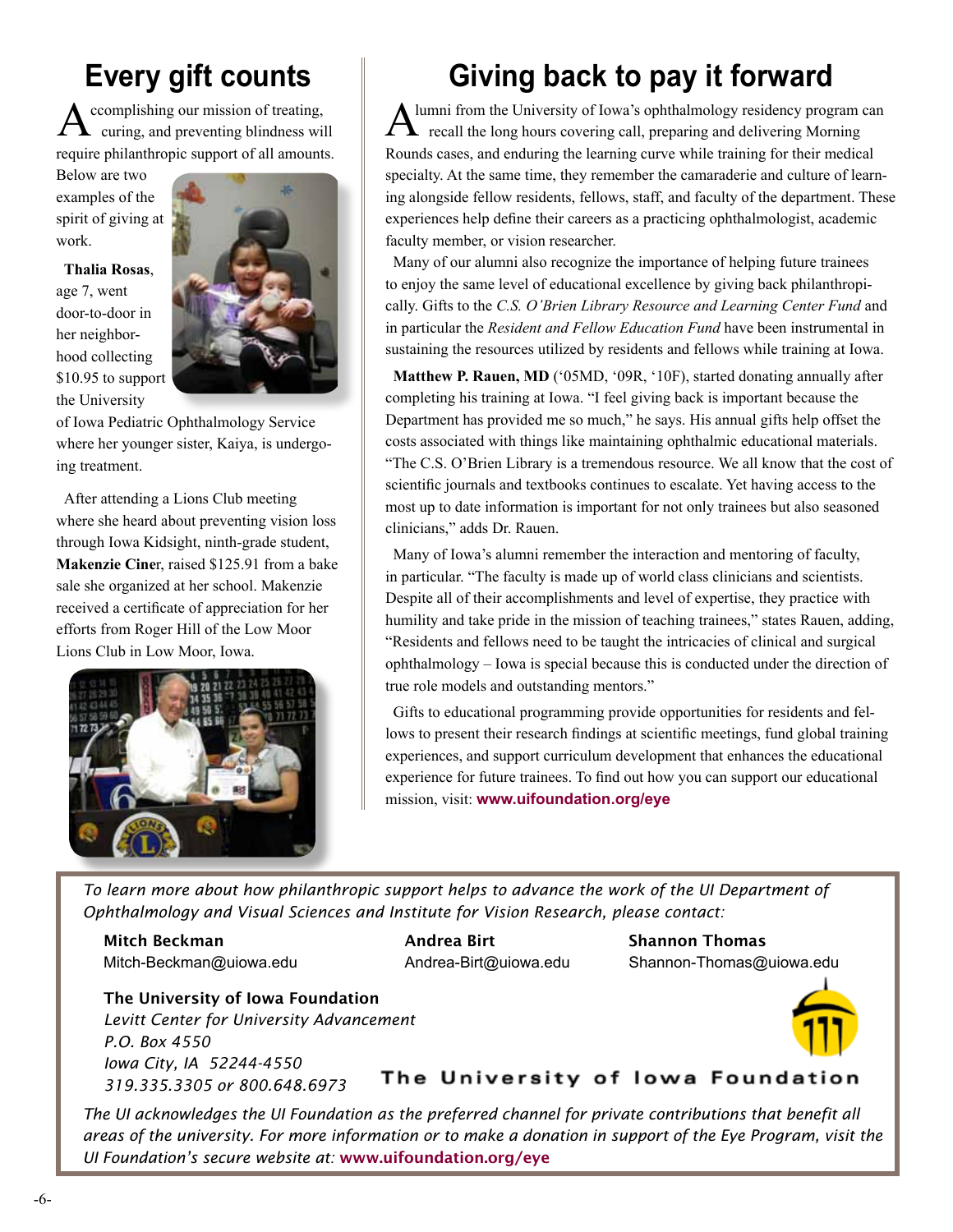## **Helping kids see for years to come**

ach year over 30,000 children potentially avoid a lifetime of vision impairment by taking part in vision screenings across Iowa. Despite this number, many other children go unscreened. This challenge presents a unique opportunity for Iowa KidSight, E

a program that provides free vision screening to infants and young children throughout Iowa.

The program, a joint project of the UI Department of Ophthalmology and Visual Sciences and Lions Clubs of Iowa, is dedicated to the early detection and treatment of vision impairments in Iowa's children. Lions Club members share a motto, "We Serve!" and demonstrate their support of KidSight by donating their time to conduct

vision screenings in communities across Iowa. Screening results are evaluated by specialists in the Pediatric Ophthalmology Service at the University of Iowa. If a possible vision problem is detected, the child's family is referred to a local eye specialist who can further diagnose and treat the vision problem in the early stages.

For Past International Director of the Lions Clubs Dave Stoufer, the prospect of a child enduring unnecessary visual



*Rachel Nicola and Dave Stoufer*

impairment is unacceptable. Dave has an eye problem and realizes that if a program like Iowa KidSight had been around when he was a kid, his lifetime of visual impairment could have been avoided. This idea inspired him and his wife, Rachel Nicola, to take action.



*Iowa Lions Barb and Steve Cogdill conducting a vision screening.*

Dave and Rachel generously donated \$100,000 to the Iowa KidSight Excellence Fund. Their gift leads an effort to endow the program and defray rising operational costs associated with the increased demand for screenings. As a result, more children will be able to be screened and referred to eye specialists who can properly treat them before vision loss occurs.

Members of the Lions Club since the early 1990's, Dave and Rachel live up to the Lions' motto and take their responsibilities as Lions personally. Besides being active in Lions Club leadership positions and being involved in Kid-Sight's first screenings back in 2001, "We wanted to put our money where our mouth is to help ensure the program can continue," says Dave. Rachel echoes her husband's commitment and sentiment, adding "The Bible says 'For where your treasure is, there will your heart be also'." They firmly believe in the value of service clubs such as the Lions to

make a difference in communities and in programs like KidSight.

Since making their commitment several other individuals have stepped in to support the program, including a \$25,000 gift and a \$333,000 estate gift from an anonymous Lions Club member. Gener-

> ous gifts such as these will be used to support additional screenings across the state and promote Iowa KidSight as a model for other statewide vision screening programs. It also allows the program to pursue digital imaging technologies that will reduce screening costs and expedite results, thus preventing unnecessary vision loss in even more children.

 "It is through Dave and Rachel's generous personal gift and through the leadership they extend toward reaching endowment goals that we have hope in sustaining this impor-

tant service for Iowa children for many years to come," adds Lori Short, program coordinator for Iowa KidSight.

To find out more about Iowa KidSight and how to support efforts to preserve vision in children, call 319-353-7616 or visit: **www.IowaKidSight.org**



*Gifts to Iowa KidSight support additional free screenings and promote Iowa KidSight as a model for other state-wide vision screening programs.*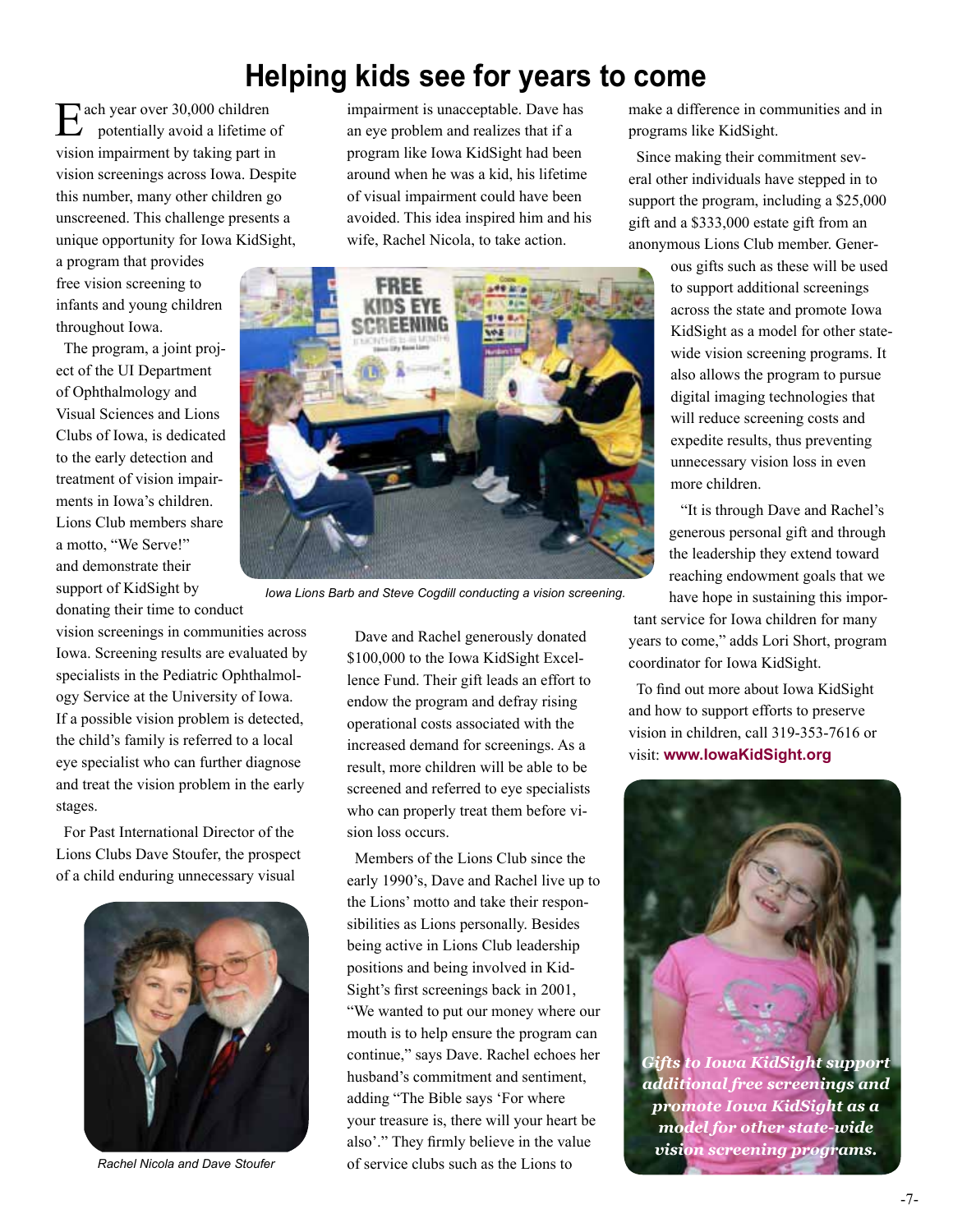### **Addition to Pediatric Ophthalmology**

**Scott A. Larson, MD** ('02R, '03F),  $\sum$  joined the department as clinical associate professor of ophthalmology and visual sciences in our Pediatric

Ophthalmology and Adult Strabismus Service.

Dr. Larson provides medical and surgical care for a wide range of eye diseases and



visual impairments in children, evaluation and management of strabismus in both children and adults. Research interests include developing new techniques for vision testing in infants and preverbal children, improving strabismus surgical outcomes, and technological advances to facilitate medical education. He is an active member of the Pediatric Eye Disease Investigator Group (PEDIG) and joins us from the John Moran Eye Center in Salt Lake City, Utah.



University of Iowa Health Care

## **UI ophthalmologist named chair of ABO**

**Y** Jallace Lee Alward, MD, professor and vice chair of the department of ophthalmology and visual sciences, will serve as chair of the American Board of Ophthalmology (ABO) in 2012.

Alward, who holds the Frederick C. Blodi Chair in Ophthalmology and directs the Glaucoma Service at UI Hospitals and Clinics, has served on the ABO board of directors since 2006 and was vice chair in 2011. His term on the board of directors expires in 2014.

 "It is a great honor for me to be the chair of the ABO, the group that certifies the competence of the nation's ophthalmologists. Besides initial certification, the Board is also responsible for



helping practicing ophthalmologists demonstrate their continuing abilities through maintenance of certification. The University of Iowa has a very strong tradition of being represented on the ABO, starting with our founder, C.S. O'Brien, who served from 1937 – 1950. Fred Blodi and Stan Thompson also served as board directors. Currently 3 of the 18 physician ABO directors are on our faculty (Alward, Boldt and Goins) and one director (John Sutphin, Jr.) is a recent former faculty member. Additionally, a large number of our faculty serve as examiners for the board," said Alward.

Founded in 1916, the ABO is the nation's oldest medical specialty certifying board, responsible for certifying ophthalmologists in the United States.

**Chris A. Johnson, PhD, FARVO**, professor of ophthalmology and director of the Visual Field Reading Center at the University of Iowa was awarded the 2011 Research Excellence Award from Optometric Glaucoma Society



*Left to right: Executive Vice President of the Optometric Glaucoma Society Murray Fingert, Chris Johnson, and OGS President John Flanagan*

### **In Memoriam**

**Tansjoerg E.J.W. Kolder, MD, PhD** ('71R), age 84, passed away last October. Throughout his professional career, Dr. Kolder felt the most compelling research question was, "Why does it work that way?"



Recruited to the Department of Ophthalmology at the University of Iowa by Dr. Fred Blodi, he became an enthusiastic teacher of sensory physiology and optics for Iowa residents, and a skilled cataract surgeon. For more than 20 years, he was responsible for teaching residents the fundamentals of cataract surgery.

Dr. Kolder is known for his extensive study of the electro-oculogram (EOG) and other electrodiagnostic phenomena used in evaluating patient with abnormalities of the visual system. He retired in 1995 and the electrodiagnostic laboratory at the University of Iowa was named in his honor in 1998.

Memorial contributions in support of Alzheimer's or eye disease research may be sent to The University of Iowa Foundation, P.O. Box 4550, Iowa City, IA 52244-4550, or online at **www.givetoiowa.org**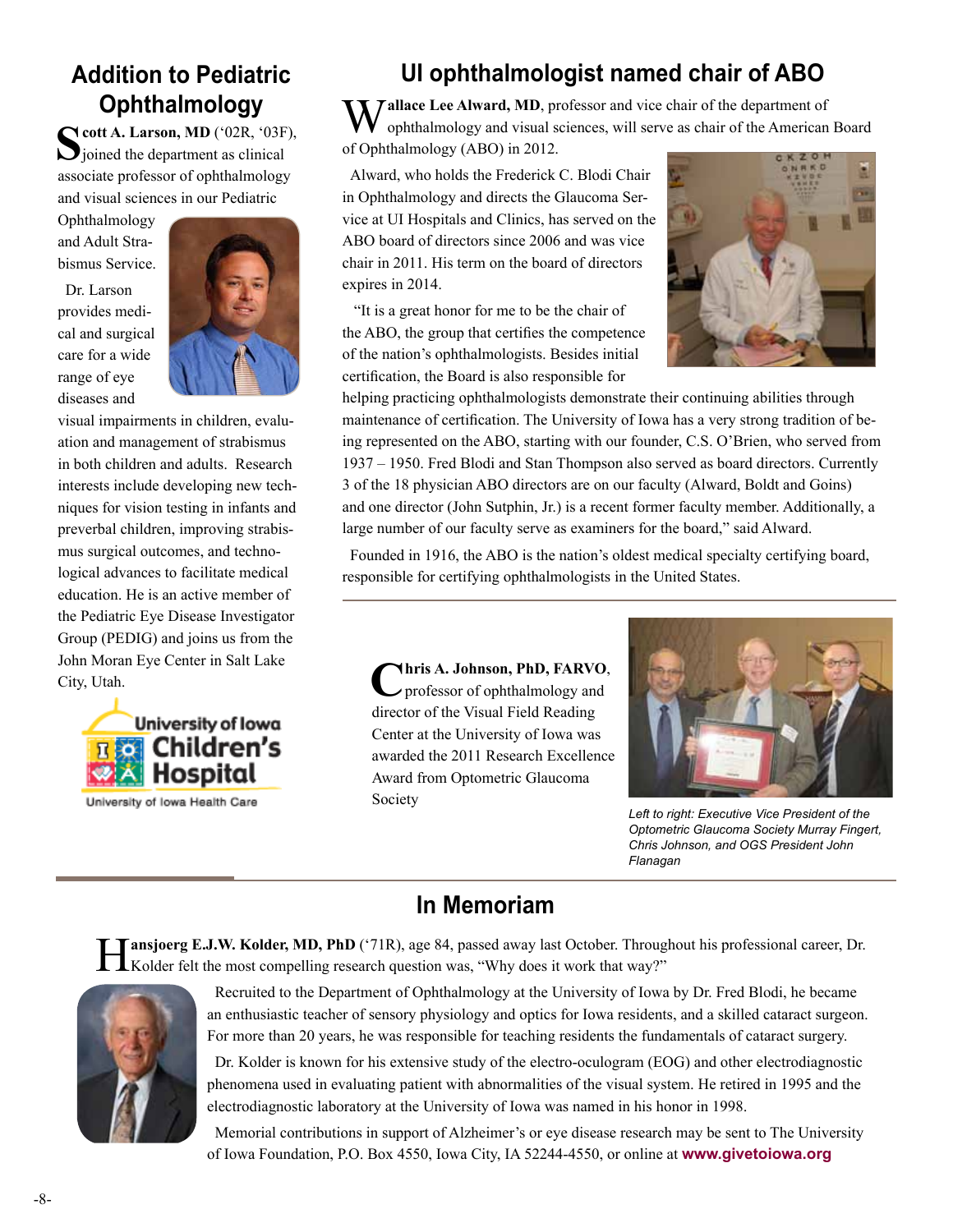### **UI awarded \$100,000 grant for vision research**

The Department of Ophthalmology and Visual Sciences at the University of Iowa was awarded a \$100,000 grant for ongoing vision research by Research to Prevent Blindness (RPB), the world's leading voluntary organization supporting eye research.

RPB has a strong history of supporting vision research at the UI. Recently funded projects include the development of a gene replacement strategy for a form of retinitis pigmentosa and

modeling methods of vascular endothelial cell loss to provide new information about macular degeneration.



"Support from RPB is vital to projects in key research areas with clinical implications. Progress involving induced pluripotent stem cell technology, perimetry and imaging measurement, and modeling of cellular and molecular changes in macular degeneration is bringing us closer to effective treatments and potential cures for eye diseases," said **Keith Carter, MD,** professor and head of ophthalmology and visual sciences, who also holds the Lillian C.O'Brien and Dr. C.S. O'Brien Chair in Ophthalmology.

To date, RPB has awarded more than \$4 million in support to UI investigators.

**Thomas Casavant, PhD**, professor of electrical and computer engineering with joint appointments in biomedical engineering and ophthalmology and visual sciences, has been named a Fellow of the American Institute for Medical and Biological Engineering. He is being recognized for outstanding contributions in the fields of parallel and high performance computing, bioinformatics, genomics, and computational biology.

Dr. Casavant, holds the Roy J. Carver, Jr. Chair in Bioinformatics and Computational Biology and directs the Center for Bioinformatics and Computational Biology.

### **UI researcher receives funding to study glaucoma in dogs**

University of Iowa vision researcher was awarded an \$87,480 grant to  $A$  University of Iowa vision researcher was awarded an \$87,480 grant to study genetic markers of glaucoma in dogs, with hopes the research will bring him closer to identifying markers in humans with the same disease.

The American Kennel Club Canine Health Foundation presented the grant to **Markus Kuehn, PhD**, associate professor of ophthalmology and visual sciences, for his research with glaucoma and bassett hounds.

One particular type of glaucoma, primary angle closure glaucoma, occurs in several breeds of dogs but is more prevalent in bassett hounds, Kuehn said. The same glaucoma occurs in people.

"It occurs naturally in these dogs, but in people we don't really know what causes it," he says. "One reason I'm interested in these dogs is that this disease models a human disease, so we could effectively find genetic markers for both the dogs and people."

Glaucoma is an adult-onset recessive disease. For dog breeders, not knowing whether a dog is genetically predisposed to glaucoma makes it difficult if not impossible to eliminate the gene from future generations. By identifying the gene through a simple blood test, Kuehn said breeders will be able to effectively stop breeding certain dogs and stop the bloodline from producing future carriers.



*"One reason I'm interested in these dogs is that this disease models a human disease, so we could effectively find genetic markers for both the dogs and people."*

"The Canine Health Foundation wants to identify dogs who are prone to develop the disease," Kuehn says. "They would like to have some kind of a genetic marker that allows them to determine which dogs are carrying the recessive gene." Kuehn adds, it's possible that once the gene is identified, future

generations may have genetic testing performed and the breed could be rid of this form of glaucoma in five to six years.

Blood samples from the dogs participating in the new study will be drawn by authorized veterinarians and sent to Kuehn's lab. All of the dogs will remain with their owners, regardless of where in the United States their kennels are located.

One of the biggest challenges facing the study is a low number of samples. Kuehn says some breeders aren't eager to admit they have the glaucoma in their bloodline and may hesitate to participate in the study. He hopes to draw more interest nationally.

Kuehn says that the genetic markers for primary angle closure glaucoma (PACG) should be identified by the end of the two-year grant period. From there, he says, his lab can take the study findings and quickly adapt it to human PACG.

"We would know where to look for the gene, so identifying it in humans could really take less than a year," he says.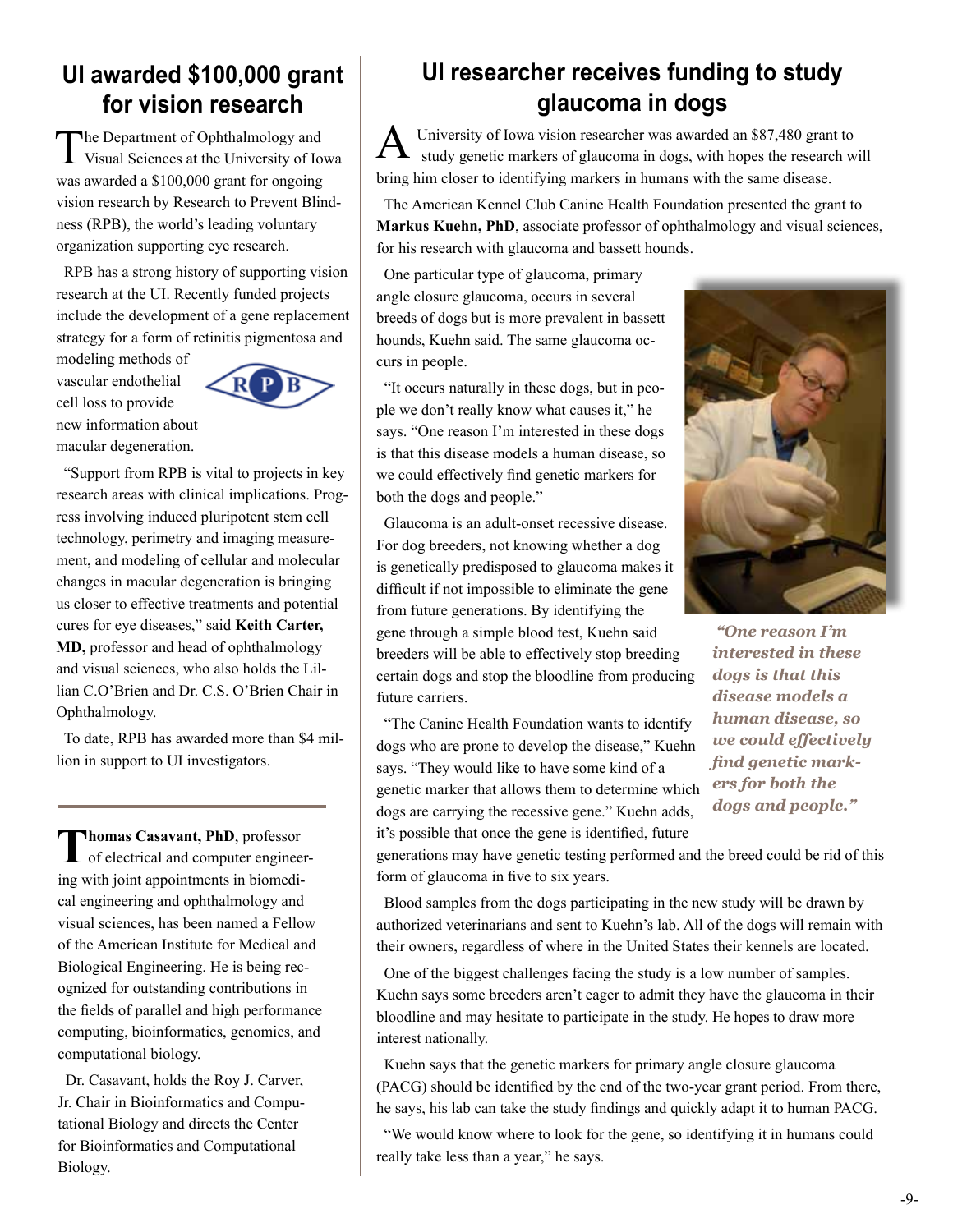### **Regional vision research symposium this July**

 $\overline{y}$  ision researchers are invited to attend the 5th Annual Midwest Eye Research Symposium on July 6. Hosted and sponsored by the University of Iowa Institute for Vision Research, the event provides a regional forum for scientists in vision related fields to present their findings and to facilitate opportunities to develop professional growth.

For more information, contact: **eyeinterestgroup@uiowa.edu** or visit:

**http://webeye.ophth.uiowa.edu/eig**

## **2012-2013 Clinical Conference Series**

Ophthalmologists mark your calendar and plan to join us for continuing educa-tion the upcoming academic year. Our next Clinical Conference Lecture Series includes:

| Sept. 21, 2012        | Cornea and External Diseases – Anthony Aldave, MD, Jules Stein Eye<br>Institute                         |
|-----------------------|---------------------------------------------------------------------------------------------------------|
| Oct. 12, 2012         | Cataract / Comprehensive Ophthalmology – Johnny L. Gayton, MD,<br>Eyesight Associates of Middle Georgia |
| <b>Dec. 7, 2012</b>   | Neuro-Ophthalmology – Joseph F. Rizzo, III, MD, Massachusetts Eye<br>and Ear Institute                  |
| Feb. 1, 2013          | <b>Oculoplastics - TBD</b>                                                                              |
| <b>March 15, 2013</b> | Retina - Baruch Kuppermann, MD, PhD, University of California,<br>Irvine                                |
| <b>April 19, 2013</b> | Glaucoma - Harry A. Quigley, MD, Wilmer Eye Institute                                                   |



May 6-10 Fort Lauderdale, Florida www.arvo.org/am

Planning to attend the Association for Research in Vision and Ophthalmology Annual Meeting in Fort Lauderdale this year? Join vision researchers and faculty from the University of Iowa for a fun social gathering on Monday, May 7 at the 15th Street Fisheries and Dockside Café. RSVP if you plan to attend by emailing **joe-schmidt@uiowa.edu**

#### **Save the Date**

### **CME Opportunity for Ophthalmologists Iowa Eye Association Annual Meeting**

Friday and Saturday, June 22 and 23, 2012 Iowa City, Iowa



Department of Ophthalmology<br>and Visual Sciences University of fews Health Care

Sponsored by the Department of Ophthalmology and Visual Sciences.<br>The University of Jowa Roy J. and Lacille A. Carver College of Medicine This activity has been approved for AMA PRA Category 1 Chieff In

## **Iowa Eye Association Annual Meeting**

**Iowa City, Iowa June 22 and 23, 2012**

This year's continuing education event focuses on Retina, Comprehensive/ Cataract, and Pediatric Ophthalmology. In addition to a great line-up of speakers and interactive workshops, there will be fun social activities including our annual poker tournament, evening banquet, and golf at the Riverside Casino and Resort. Details and registration information: *http://webeye.ophth.uiowa.edu*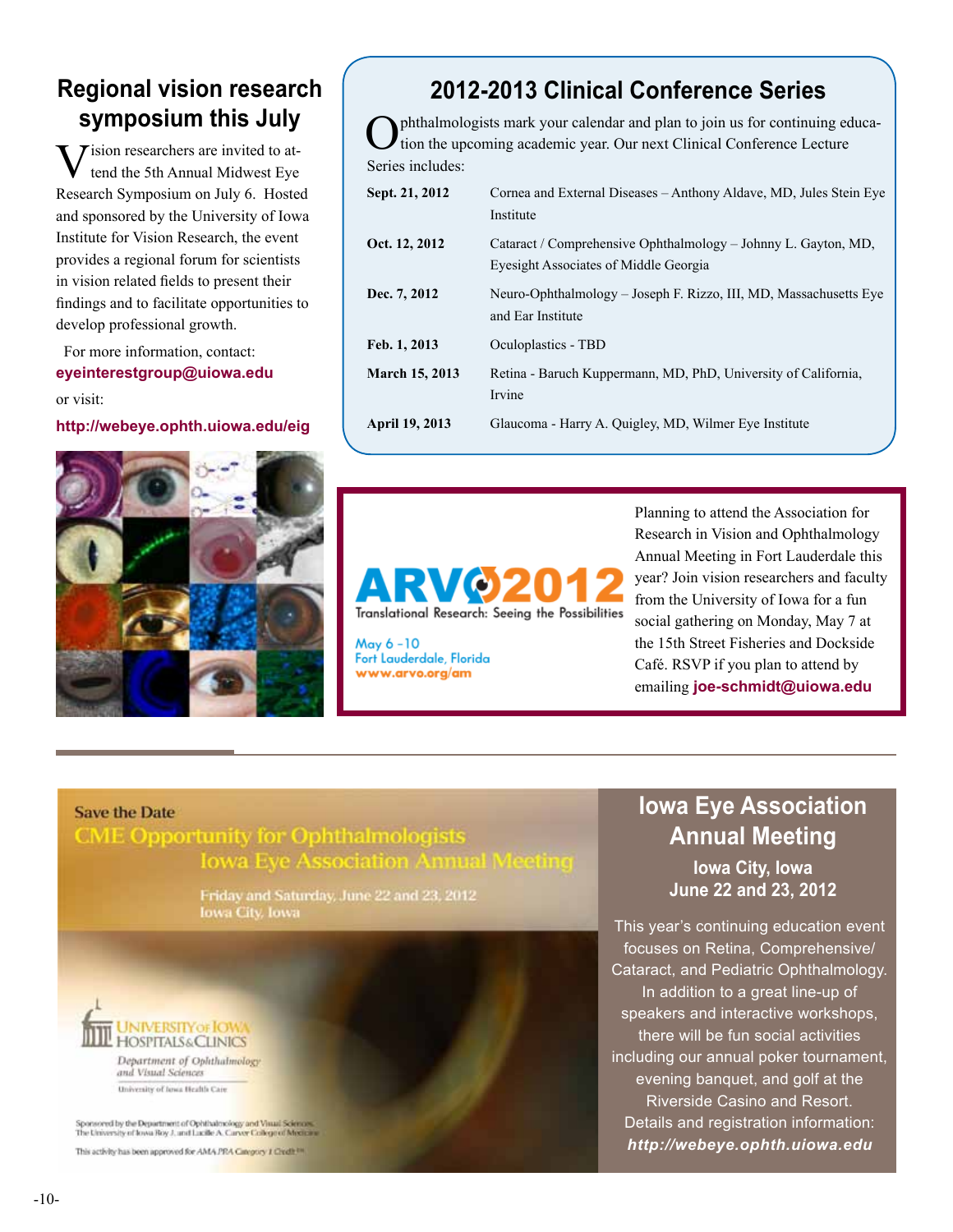## **Iowa alumni gather at AAO reception**

A great time was had by alumni, faculty and friends of the department during our Iowa reception at the 2011 American Academy of Ophthalmology Annual Meeting in Orlando last fall. Additional photos may be found at: **http://iowaaao2011.shutterfly.com/** 

*5*

*7*



*1*

*3*

*4*





**Join us at the 2012 AAO meeting in Chicago!** *Sunday, November 11, 2012* **6:30 pm - 9:30 pm** *Swissotel Chicago* **Edelweiss Penthouse - 43rd Floor 323 East Wacker Drive**

#### *Who's Who...*

*8*

*6*

- *1. E. Bo Yang, MD ('09R) and Yian Jones, MD ('08R)*
- *2. Albert Franceschetti, MD ('70F), Sohan Singh Hayreh, MD, PhD, DSc, and Sheilagh Hayreh*
- *3. Alejandro Leon, MD ('09F), Anna Kitzmann, MD ('08F), and Tess Young, JD*
- *4. Karin Sletten, MD ('03F), Tom Oetting, MD ('95R), and Susan Quick, MD ('03R)*
- *5. Angela Bratton, MD ('88MD, 93R), Christopher Blodi, MD (84F), and Young Kwon, MD, PhD*
- *6. Ashish Sanon, MD, Jim Folk, MD ('82F), and David Brown, MD, FACS ('93R, '95F)*
- *7. Nandini Gandhi, MD ('10R) and Keith Carter, MD ('88F)*
- *8. Julie and Brian Privett, MD ('11R), T. Hunter Newsom, MD ('00R)*
- *9. Adam de la Garza, MD ('08F) and Rich Allen, MD, PhD ('99R, '00F, '06F)*
- *10.John Fingert, MD, PhD ('04R, '06F), Ayad Farjo, MD, Karin Sletten, MD ('03F), and Tom Weingeist, PhD, MD ('75R, '76F)*
- *11. Erin Shriver, MD ('06R), Andy Lee, MD, Hilary Beaver, MD, and Julie Doan*
- *12.Dennis Gordy, MD, FACS ('73MD, '78R), John Wood, MD ('79MD), and Gary Prodanovich, MD ('81R)*
- *13.Matt Ward, MD ('12R), Jim Howard, MD ('05R, '07F), Rich Allen, MD, PhD ('99R, '00F, '06F), and Conley Call, MD ('11F)*

*12*

*13*

*10*

*11*